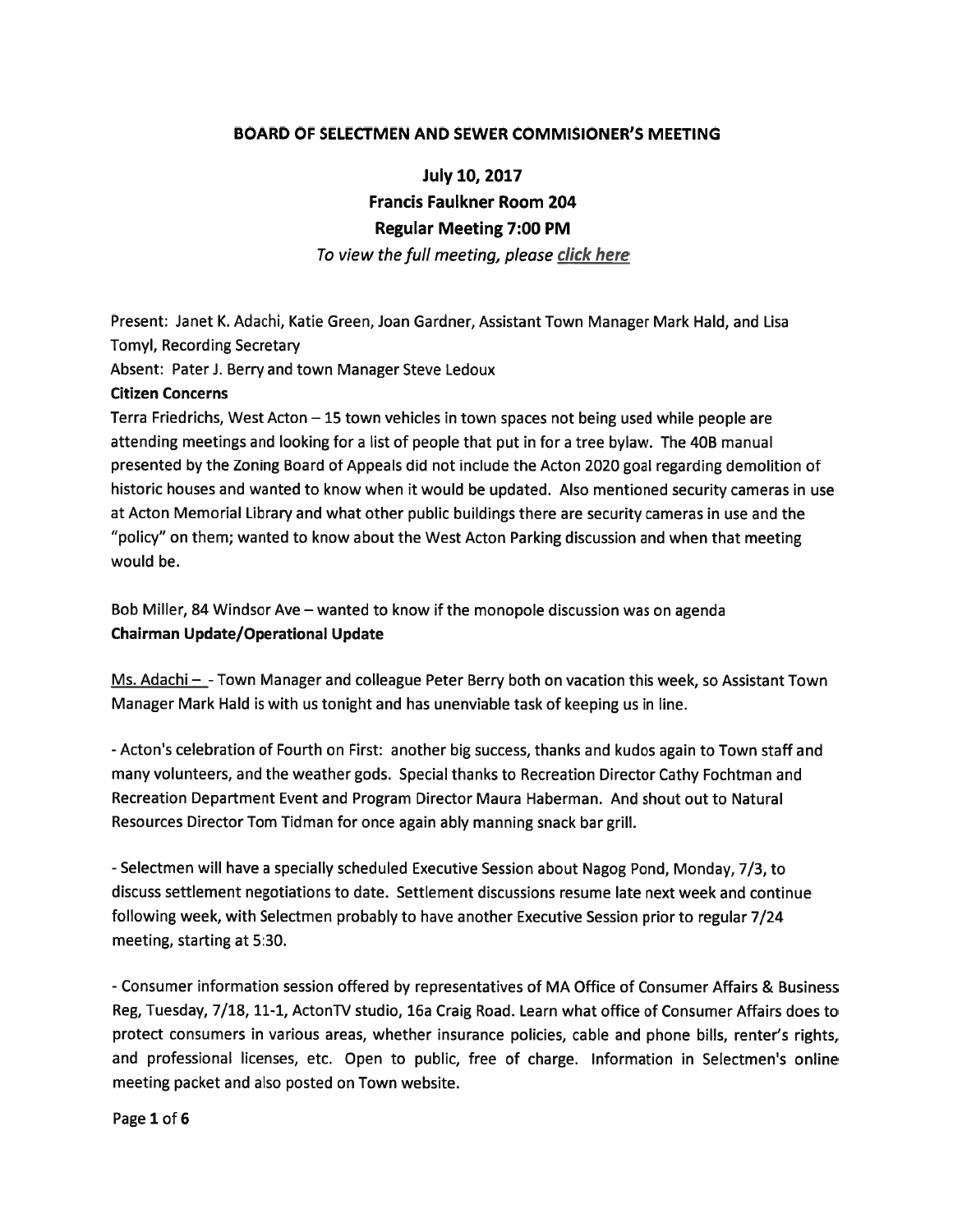-Boston Post cane — <sup>I</sup> am working with Executive Assistant Lisa Tomyl on possible revival of tradition of recognizing eldest citizen in Town via awarding of Boston Post cane. Acton still has its cane, in the safekeeping of Town Clerk.

Cane originated as publicity stunt in 1909 by publisher of Boston Post newspaper. Boards of Selectmen in <sup>700</sup> towns in ME, MA, NH and RI received canes made of ebony (from the Congo), with 2" caps of 14 carat gold that were decorated and hand-engraved with the legend, "Presented by the Boston Post to the oldest citizen of [name of town, state] To Be Transmitted." Very handsome <sup>p</sup>ieces. Eldest citizen was to hold onto cane for as long as the title fit, after which cane was to be handed over to successor. Only men eligible initially; women became eligible in 1930, reportedly after substantial controversy. The publicity must have worked: Boston Post was at one point the country's leading "standard-size" newspaper before eventually folding in 1957. Meanwhile, not surprisingly, many canes were lost, stolen, destroyed over the decades. Could have happened in Acton. Most recent Acton ceremony was in <sup>2008</sup> by Lauren Rosenzweig Morton. Fortunately, family of the <sup>2008</sup> recipient came across cane among the recipient's belongings and returned it to Town. Revived ceremony probably will entail Town's keeping custody of cane, bringing it out for ceremonial purposes, and recognizing recipients with <sup>p</sup>laque and/or maybe <sup>p</sup>in. For more information about the history, and current ceremonies in different towns, go to web.Maynard.ma.us.

Mr. Hald - Fire department took delivery of a new fire engine authorized at last year's Town Meeting (2016 art. 7), department currently training, in service end of this week.

- Advanced Life Support program; we're ready to start, retirements at the state level, so we're working with their new staff for sign-off; the Chief will further update at your July <sup>24</sup> meeting.
- Also at the Board's July <sup>24</sup> meeting, <sup>a</sup> consultant will be presenting findings and recommendations regarding the condition and location of our fire stations.

## Public Hearings

**Change in Manager, Indoor Sports Management** Ms. Adachi read the hearing notice. Representing Indoor Sports Management, Inc. wasthe applicant Justin Sencabaugh. Ms. Green inquired about the petitioner if he has had experience managing <sup>a</sup> restaurant with <sup>a</sup> full liquor license. Ms. Green moved to approve the change in manager at Indoor Sports Management, Inc., Mr. Chang seconded. All Ayes

WeAreStillIn.com Request for Pledge of Support of Paris Climate Control - Juris Wills representing Indivisible read from <sup>a</sup> prepared statement.

Kristan Smith-Park, 8 Wingate Lane - Activist Alliance - urged BOS to support the Paris Climate Control read from <sup>a</sup> prepared statement.

Terra Friedrichs, West Acton - support of endorsing it even we agree with the Paris accord it is not enough — feels it is just <sup>a</sup> symbolic gesture.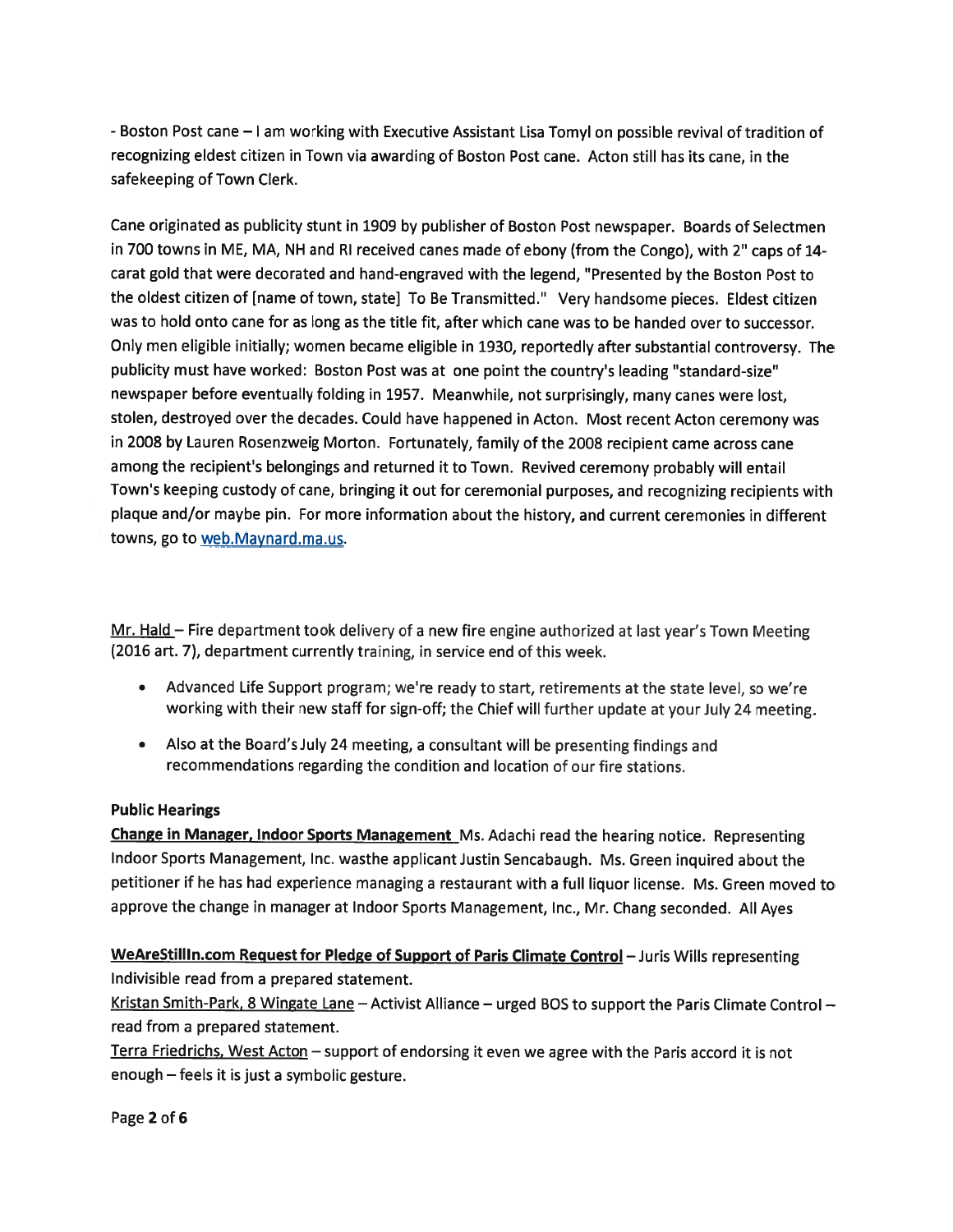Jude Aronstein 3 Gregory Lane — Mothers Out Front coordinator— promoting building <sup>a</sup> political will to ge<sup>t</sup> our elected officials to take bold action and this is extremely important for our country to do and all the towns around our country want to see clean and sustainable energy.

Danny Factor, 11 Davis Road - A5 - Co-Chair of Green Party chapter and director of Green Acton but speaks as <sup>a</sup> private citizen supporting the BOS vote to suppor<sup>t</sup> Acton as supporting the <sup>p</sup>ledge of suppor<sup>t</sup> of Paris Climate Control agreement. Feels there should be <sup>a</sup> more binding agreement.

Representative Jennifer Benson - thanked BOS for their support in climate change. Will be going to Paris to represen<sup>t</sup> the US for Massachusetts regarding climate change.

Ms. Green thanked all parties involved for bringing this opportunity to our attention — was brought up as par<sup>t</sup> of the BOS goals. Questioned about Towns that have done this by the BOS or have brought resolutions to Town Meetings. Lexington just did but unsure the process that went forward. Ms. Green would vote for the resolution and then bring it to Town Meeting later. Ms. Gardner mentioned to change resolution from stating "City Council" to BOS. Ms. Green suggested on having two resolutions, one from City Mayors and WeAreStilln.com. Mr. Chang feels both would be appropriate. Ms. Adachi supports both. Ms. Green move that the Board signs the <sup>p</sup>ledge of suppor<sup>t</sup> of the Paris Climate Control and adopt the Climate Mayors resolution, Ms. Gardner seconded. All Ayes (4-0)

SPSP #05/04/17 - 467, 533 Main Street Ms. Adachi read the hearing notice. Representing Stamski and McNary was William Hall and Sven Heistad (architect). Building <sup>7</sup> was moved closer to the main building due to concerns with the proximity of the Isaac David trail and the water main location. Contributions to the Sidewalk Fund — did an analysis of cost to pu<sup>t</sup> in <sup>a</sup> sidewalk, being not in <sup>a</sup> huge pedestrian area, would prefer to make <sup>a</sup> contribution rather than build since there is one across the street. Was quoted approximately \$11-12,000 for <sup>a</sup> sidewalk installation. Developer suggested making the contribution for in the amount of \$12,000.00.

The cost for what the Town requires is what prevailing wage and town staff involvement— total cost per linear footage would be approximately \$33,000. ATM mentioned emails from the Town Engineers from the pas<sup>t</sup> and there was quite <sup>a</sup> bit of difference with the range of cost per linear foot. Ms. Green seems like you are saying that you may just go ahead and build the other sidewalk at the cost of what they are being offered for their suggested contribution. Ms. Adachi stated that she is hesitant to gran<sup>t</sup> <sup>a</sup> deep discount where we need sidewalks built in other areas of town. Mr. Chang agrees to Janet's concerns concerned about precedent being set. Ms. Green suggests <sup>a</sup> \$20,000 contribution.

Terra — thanks going to DRB questions about the trees being removed and adding more trees, Mr. Hall stated that there is a landscape plan to add more trees (24). Historic trail – Stamski & McNary representative noted that they do not need special permitting because this is not <sup>a</sup> state or federal project.

Jim Snyder Grant - Half Moon Hill - given the size of development and amount of cash, feels they could afford the \$30,000. Feels there should be <sup>a</sup> change in the (Zoning) Bylaw.

Ms. Green commented they should stick to the contribution to the Sidewalk Fund and feels there should be <sup>a</sup> separate conversation regarding where the money from contributions go for the Sidewalk Fund, and that <sup>a</sup> \$20,000 donation is appropriate.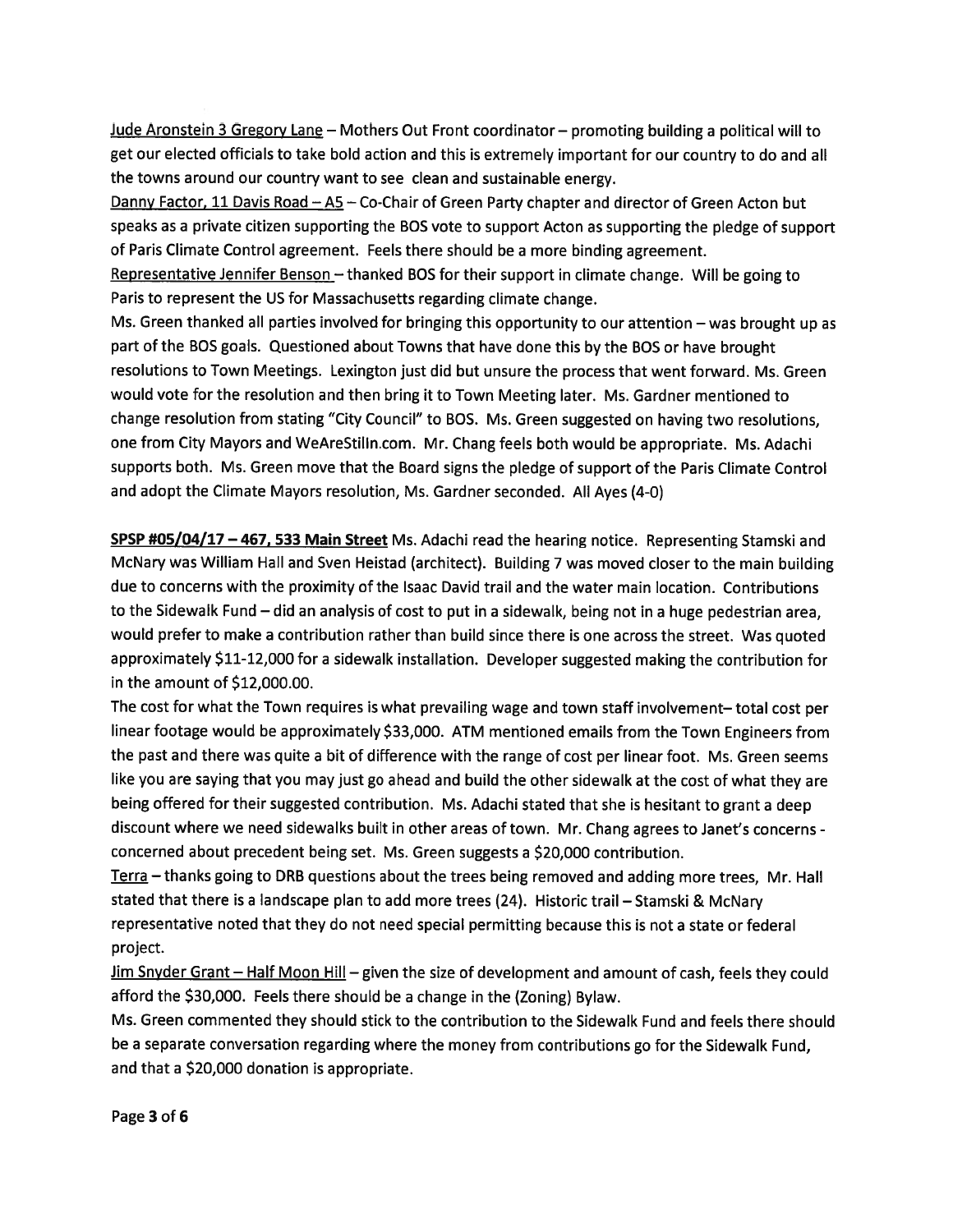Ms. Green moved to approve SPSP with changes noted with most recent plan and <sup>a</sup> \$20,000 contribution to the sidewalk fund dated July 10, 2017, Ms. Gardner second. All Ayes.

Affordable Housing Proposal, <sup>184</sup> Main Street —Craftsman Village Acton, Weston Development Group. Ms. Adachi introduced the proponents for <sup>a</sup> LIP Friendly 40B development of 2 townhomes for <sup>a</sup> total of 8 attached homes located at 184 Main Street. The home currently at the location that is in disrepair and available for purchase. 2 units would be deemed affordable to be sold at 80% median income for \$200,000.

Ms. Green attended the public forum and answered questions of concerns for an increase in traffic. Developers mentioned another 8 unit development that had minimum traffic impact. Utilities — what will they be using — they will be connecting to municipal water and sewer, and <sup>p</sup>lan to hook up to the natural gas line. Ms. Green suggests that par<sup>t</sup> of their (BOS) goals is to increase town sustainability and reduce its carbon footprint and would encourage alternatives to heat; possibly pu<sup>t</sup> it in the letter as <sup>a</sup> suggestion.

Ms. Adachi suggested if there are <sup>a</sup> collective amount of people that are interested in preserving historic houses in the area to come up with <sup>a</sup> plan to maintain the historical property. It falls on the pockets of <sup>a</sup> developer and/or the Town.

Terra Friedrichs, West Acton - thanks about addressing historical houses and feels that town staff should be doing it, and we shouldn't be treating developers like clients. Questions the <sup>6</sup> trips per day and the traffic analysis.

Danny Factor— Do DHCD offer prices under 70% medium income. There are 2 units to be affordable so maximum income is 80% of the income. Questioned about accessibility — they haven't designed them for that basis, but will make accommodations on an as needed basis. Mentioned <sup>a</sup> housing crisis for low income and disability qualified and need to provide more housing for these populations.

Craig Bishop 190 Main Street — accessible and low income properties understands the need for affordable housing. Agrees with Ms. Freidrich's comments. Doesn't feel it is compatible with the surrounding buildings in the neighborhood.

Jason Temple Prospect St. - developers have done <sup>a</sup> grea<sup>t</sup> job with all the permits but not with the traffic study. Concerned about the increase in traffic in conjunction with some of the more dangerous intersection.

John Crafts 188 Main Street – biggest concern is the safety issue with the entryway of the project is directly across from the Discovery Museum and adding more trips per day is going to be mote dangerous especially when there are large scale events at the Discovery Museum — concerned about the Prospect Street intersection and Central Street and commuter train. Concerned about feeding more traffic into an already busy traffic issue.

Kristen Crafts 188 Main St – expressed that Boards know that there is a traffic problem and the Boards just say "who cares". Concerned about safety issues with pedestrians.

Nancy Tavernier ACHC Chair – thanked everyone for all the comments- during the public forums, it is known that people don't want developments in their neighborhood, but we have <sup>a</sup> responsibility to provide affordable housing. Explained the criteria regarding the current development proposed to the BOS.

Page 4 of 6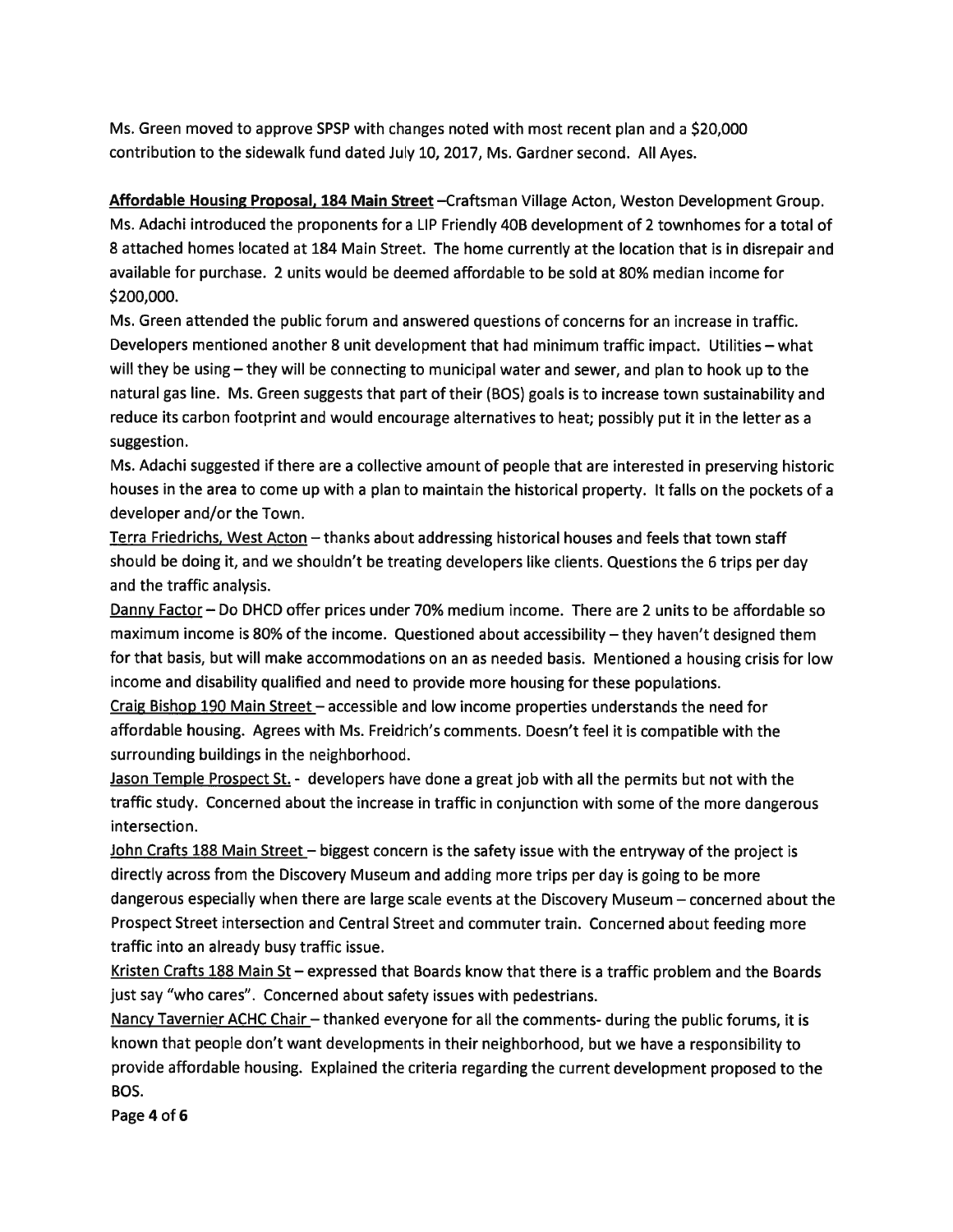Debra Simes, Concord Rd. — explained that the Town is working on <sup>a</sup> sustainable implementation to look at alternative means to provide heat and permeable paving. Wayne Friedrichs, Windsor Ave —

Ms. Green was comfortable moving forward to the next step. Encourages the green energy use and to strongly consider it. Mr. Chang agrees with all the concerns as raised, but concerned about the look and size of the units. Ms. Gardner was not in favor with the proposal as presented. Ms. Adachi was comfortable moving forward with proposal. Ms. Green moved to have the BOS Chair to sign the LIP for 184 Main Street with <sup>a</sup> letter noting the Board's concerns brought up in the public meeting, Mr. Chang seconded. 3 Ayes 1 Nay (Gardner).

# Selectmen Business

Board to Vote to Approve Request for Spending Approval of Housing Gift Funds, ACHC — Ms. Green moved to approve reques<sup>t</sup> for spending approval of housing gift funds, Ms. Adachi seconded. All Ayes  $(4-0)$ 

Sustainability Goals Implementation — Katie gave an overview of <sup>a</sup> policy that Green Acton and Green Advisory Board have been working on. Worked with Jim Snyder Grant and Debra Simes on an overview. Green Acton would do a rough draft and outline on July  $5<sup>th</sup>$ . Suggested putting together a small working group and work with staff. Then send out the draft to all Boards and Committees for comments then back to the BOS for public comment. Then decide if it is <sup>a</sup> vote by the BOS for the implementation or should it be brought to Town Meeting for <sup>a</sup> vote.

Jim Snyder Grant appreciates the Board making this <sup>a</sup> priority goal. Had <sup>a</sup> few questions for the Board for direction about the draft policy. Ms. Green thinks it makes more sense to think about the questions and their answers and bring it back to <sup>a</sup> future meeting. To be continued to the July 24 meeting.

Town Manager Search Committee Charge and Proposed Membership — revised charge since the first introduction. Janet read the list of committee members, proposed Pat Clifford as Chair. Ms. Green moved to approve the Town Manager Search Committee charge and proposed membership, Mr. Chang seconded. All Ayes (4-0)

Board to Approve and Sign <sup>a</sup> Letter of Support for CPA Funding Increase — Ms. Green stated it was too late because the state budget was approved last week — perhaps write <sup>a</sup> letter to the Governor. Will table the letter for <sup>a</sup> later time.

Letter to Governor Baker Regarding MBTA Monopole Projects from Manchester-by-the-Sea Board of Selectmen – Janet gave an overview the proposed project of placing 75 ft monopoles along the MBTA ROW, Manchester has been active perusing attending meetings at the MBTA Boards to discuss their concerns and opposition. Looking for other communities affected by the placements. Ms. Green would like to have Representative Atkins' feedback as far as moving forward with discussions. Ms. Green